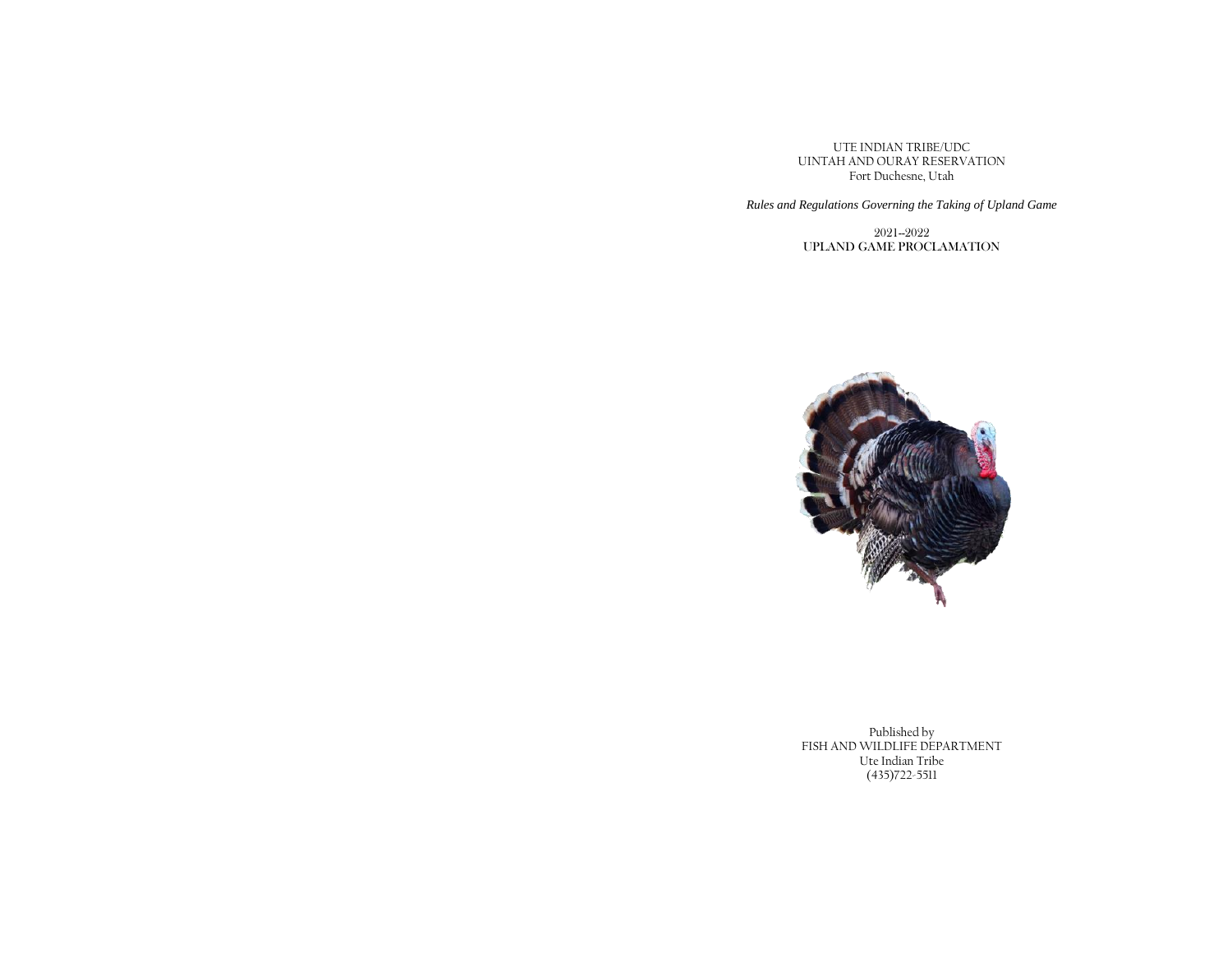## **I. DEFINITIONS**

- A. "All Terrain Vehicle" (ATV) means any motorized vehicle designed for or capable of travel over unimproved terrain. Includes but is not limited to: motorcycles, three-wheelers, quad-runners, four-wheelers, snow mobiles and dune buggies.
- B. "Authorized Officer" shall mean a Ute Indian Tribe Conservation Officer Bureau of Indian Affairs Police Officer, or Federal Law Enforcement Officer who has been authorized to enforce this Proclamation in accordance with Tribal or Federal Law.
- C. "Bag Limit" shall mean the total number of game species allowed to be taken in one day.
- D. "Closed Season" shall mean that period of time during which the taking of any game species is prohibited.
- E. "Code" shall mean Title VIII of the Wildlife and Outdoor Recreation Code of the Ute Indian Tribe of the Uintah and Ouray Reservation.
- F. "Exterior Boundary Lands" shall mean those non-trust lands within the original confines of the Uintah and Ouray Reservation as set forth by Executive Orders of October 3, 1861, and January 5, 1882.
- G. "Guide" shall mean any person who offers services at a cost or at no cost, of providing direction and/or supervision to any person to an area or areas on trust lands of the reservation for the purpose of angling, camping, hunting, or other recreational activities.
- H. "Hagen Lands" shall mean those lands within the original boundaries of the Reservation which were determined to have been removed in Hagen v. Utah, 510 U. S. 399 (1994) and Ute Indian Tribe v. Utah, 114 F. 3d (10<sup>th</sup> Cir. 1997), Including those lands known as the "Strawberry Reclamation Project Area" and the "Gilsonite Strip".
- I. "Hunt or Hunting" shall mean to take or pursue any animal by any means (except and including those prohibited by this proclamation).
- J. "Mixed-Blood" shall mean any person whose name appears on the final roll of mixed-blood members of the Ute Indian Tribe which was published in the Federal Register on April 5, 1956.
- K. "Non-Indian" shall mean any person who is neither a Tribal member, a Mixed-blood or a nonmember Indian.
- L. "Non-Member" shall mean all non-Indians and non-member Indians.
- M. "Non-Member Indian" shall mean an enrolled member of an Indian Tribe other than the Tribe that is recognized by the Secretary of the Interior as possessing a government-to-government relationship with the United States; excepting that, the phrase "non-member Indian" shall not include Mixed-bloods.
- N. "Permit" shall mean a document issued by the Ute Tribe Fish and Wildlife Department or its authorized agents, which document authorizes the person to whom it is issued to hunt the particular species identified on the permit in accordance with the rules and regulations established in this Proclamation.
- O. "Person" shall mean a natural being, and unless otherwise appears from the context include Tribal members, mixed-bloods, non-Indians, and non-member Indians as defined elsewhere in this section.
- P. "Possession" shall mean the actual or constructive and custody of and control over a thing.
- Q. "Possession Limit" shall mean the number of a given game species a person may have in their possession at any one time.
- R. "Proclamation" shall mean the rules and regulations established by the Business Committee of the Ute Indian Tribe, Uintah and Ouray Reservation, Utah for managing the Tribe's wildlife resources, which Proclamation sets the seasons and regulations for hunting Upland Game animals within on exterior boundary lands of the Uintah and Ouray Reservation.
- S. "Proper Identification" shall mean:
	- 1- for a Tribal Member, a Ute Indian Tribe identification card;
	- 2- for Mixed-bloods, a Mixed-blood identification card issued by the Bureau of Indian Affairs; 3- for non-member Indians, a valid identification card issued by the Tribe in which said person is enrolled or a Certificate of Degree of Indian Blood issued by the Bureau of Indian Affairs; and

4- for non-Indians, a valid picture identification card (e.g. such as a Drivers License) issued by the state in which said non-Indian resides.

- T. "Reservation" shall mean all lands, including trust and non-trust lands, located within the original boundaries of the Uintah and Ouray Reservation as set forth by Executive Orders of October 3, 1861, and January 5, 1882, and confirmed and defined by Ute Indian Tribe v. Utah, 114 F. 3d 1513 (10<sup>th</sup> Cir. 1997).
- U. "Take" shall mean to hunt, pursue, harass, catch, capture, possess, trap, or kill, or attempt to hunt, pursue, harass, catch, capture, possess, trap or kill any game animal.
- V. "Tribal member" shall mean any person who is an enrolled member of the Ute Indian Tribe of the Uintah and Ouray Reservation.
- W. "Trespass" shall mean to enter unlawfully upon Trust Lands, or private property.
- X. "Trust Lands" shall mean those lands of the Reservation which are held in trust by the United States for the benefit of the Tribe, an individual or group of individuals, and which are subject to the exclusive jurisdiction of the Tribe and the United States.
- Y. "Upland Game" shall mean all species of chukar, dove, quail, grouse, pheasant, rabbit or hare, turkey, rock-chuck, and prairie dog.

# **2. SHOOTING HOURS**

Shooting hours shall be restricted to daylight hours, only. Daylight hours are defined as one-half hour before official sunrise to one-half hour after official sunset.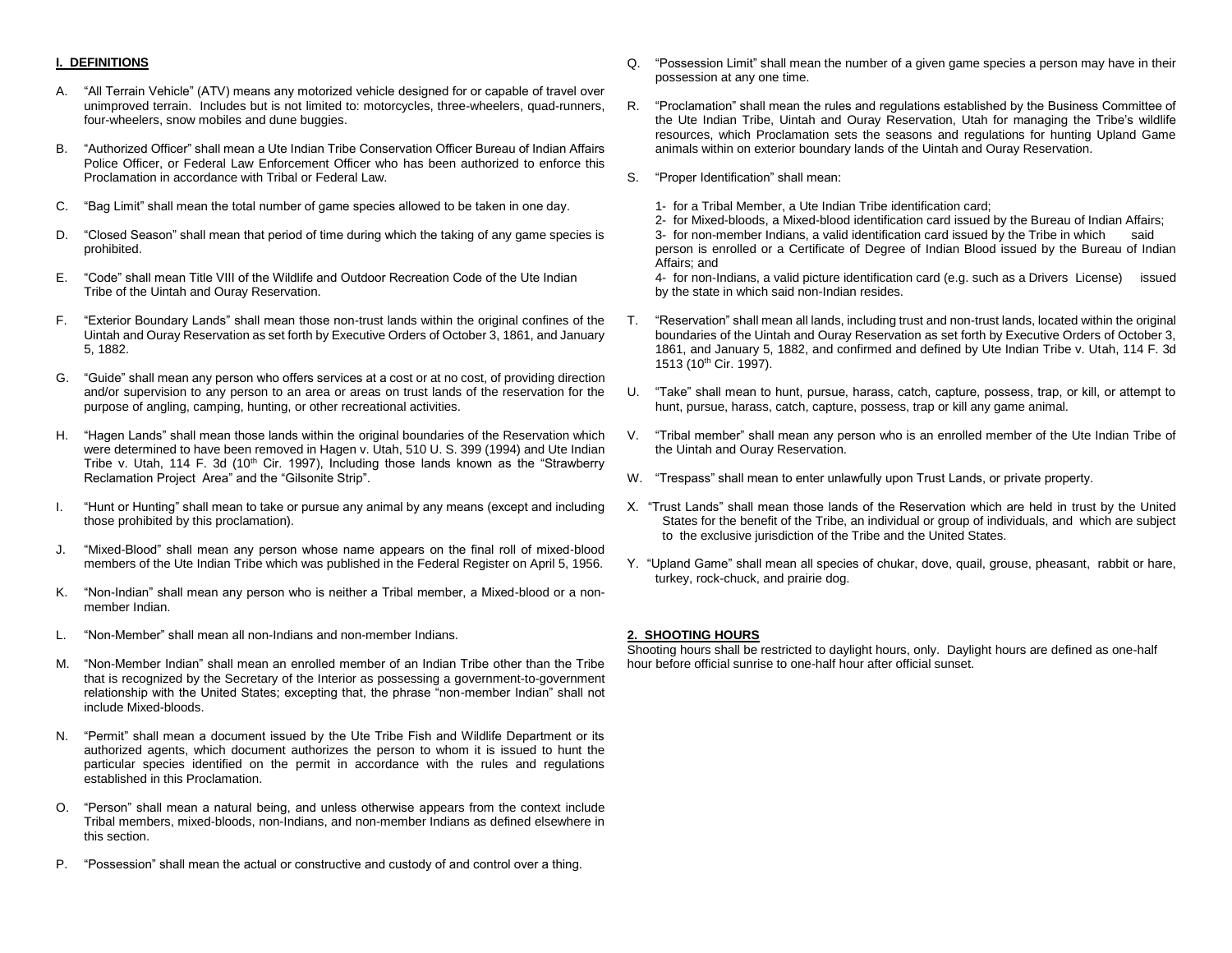# **3. BAG AND POSSESSION LIMITS**

Bag limits and species authorized to be taken are those adopted by the Ute Indian Tribe. Possession and bag limits on the Uintah and Ouray Reservation shall not be in addition to Utah State bag or possession limits for pheasant, quail, dove, chucker, grouse, and rabbit or hare. A Federal Migratory Bird Stamp must accompany a Tribal Upland Game Permit in order to hunt dove.

## **A. LIMITS FOR TRIBAL MEMBERS AND MIXED-BLOODS, INCLUDING EXTERIOR BOUNDARY LANDS:**

|    | <b>SPECIES</b>                 | BAG                    | POSSESSION |
|----|--------------------------------|------------------------|------------|
|    | 1- Dove                        | 10                     | 20         |
|    | 2- Sage Grouse                 | 1                      | 2          |
|    | 3- Pheasant (Roosters only)    | 2                      | 4          |
|    | 4- Chucker                     | 10                     | 20         |
|    | 5- Rabbit or Hare              | 10                     | 20         |
|    | 6- Forest or Pine Grouse       | 4                      | 8          |
|    | 7- Quail                       | 10                     | 20         |
|    | 8- Turkey                      | By Special Permit only |            |
|    | 9- Prairie Dog                 | No limit               |            |
|    | 10- Rock-Chuck                 | No limit               |            |
| В. | <b>Limits for Non-members:</b> |                        |            |
|    | <b>SPECIES</b>                 | BAG                    | POSSESSION |
|    | 1- Dove                        | 10                     | 20         |
|    | 2- Pheasant (Roosters only)    | 2                      | 4          |
|    | 3- Rabbit or Hare              | 10                     | 20         |
|    | 4- Quail                       | 5                      | 10         |

## **C. Species Closed to Hunting by Non-members:**

There shall be no season, no bag or possession limit for non-members for the following species on trust lands: turkey, sage grouse, chukar, forest or pine grouse, prairie dog or rock-chuck.

# **4. PERMITS**

**A**. **Permit Required.** Purchase and possession of a Ute Tribe Upland Game permit is required for all non-members to hunt pheasant, quail, dove, and rabbit or hare on Trust Lands. A Federal Migratory Bird Stamp must accompany a Tribal Upland Game Permit in order to hunt dove.

**B**. **State Permits.** A Utah State small game permit is not required to hunt on trust lands and is not valid for trust lands. All persons must have proper identification and the proper permit in their immediate possession at all times while engaged in hunting and/or transporting Upland Game.

# **C. Non-member Permit**

- 1. Upland Game Permit (18 years and over) . . . . . . . . . . . . . . . . . . . . . . . . . . . . . . . . . . . . . . \$55.00
- 2. Upland Game Permit (12 17 years with successful completion of hunters education, must show blue card) . . . . . . . . . . . . . . . . . . . . . . . . . . . . . . . . . . . . . . . . . . . . . . . . . . . . . . . . . . . . . \$40.00
- 3. Upland Game Permit includes: Pheasant, Quail, Dove (with a Federal Migratory Bird Stamp) and Rabbit or Hare**.**
- 4. Camping is included in the Permit.

**\*** There will be a **Conservation Stamp Fee of \$15.00** to cover the costs of management and camping facilities. The fee will be paid separately at the time of purchasing a permit, and is not included in the above fees. Conservation Stamp must be signed at the time of purchase, across the face of the stamp, in order to be valid.

## **D. Tribal Member Permit**

1. The Ute Tribe Fish and Wildlife Department will issue Ute Tribal members and Mixed-bloods, a Ute Tribe Upland Game permit at no charge to hunt: chucker, quail, prairie dog, rock-chuck, pheasant, dove (with a Federal Migratory Bird Stamp), grouse, and rabbit or hare on the trust lands and exterior boundary lands.

2. Tribal members and Mixed-bloods must present proper identification to the Fish and Wildlife Department in order to obtain an upland game permit.

## **5. GENERAL REGULATIONS**

## **A. Hunter Safety Course**

Any person under 18 years of age must show proof of successful completion of a hunter safety course before obtaining a permit.

#### **B. Species Identification**

If game birds are dressed, one fully feathered wing must remain attached to each bird so as to permit species identification while being transported between the place where taken, and the personal abode of the possessor or between the place taken and a commercial facility.

#### **C. Restrictions for Hunters under 18 Years of Age**

Any person under 18 Years of age must be accompanied by a permitted, responsible adult while hunting on the reservation.

## **D. Exhibit of Permits**

Any person engaged in hunting, fishing, or trapping, or while transporting any wildlife shall be required upon demand of any authorized officer, to exhibit the required Tribal license, permit, or proper identification; and any device or apparatus in his/her possession used for hunting, fishing, or trapping; or any wildlife in his/her possession.

## **E. Carrying of License**

1. No person shall engage in hunting for protected wildlife as provided by this Proclamation without having procured the necessary Tribal Upland Game permits or tags, or proper identification as herein provided, and having at the time such permits, tags or proper identification on his/her possession; nor shall any person lend, transfer, sell, give or assign his permits or tags belonging thereto or the rights granted by such permits or tags.

2. It shall be unlawful for any person to use or have in his or her possession while hunting any license, permit or proper identification not issued to him/her.

#### **F. Hunting under the Influence of Alcohol or Illegal Drugs**

It is unlawful for any person to possess or use weapons in the pursuit of any kind of wildlife while under the influence of alcohol, or drugs that impair judgment.

#### **G. Unlawful use of Motorized Vehicles**

It is unlawful for any person to take or pursue any Big Game, Upland Game, Furbearer, or Waterfowl from any ATV, aircraft, or airboat.

**1-TRIBAL MEMBERS ONLY**- ATV operations shall be limited to those areas within a two (2) mile radius of each community. Use of ATV's within a one (1) radius of any recreational area is prohibited. Any other use is strictly prohibited, unless other authorization is obtained by the Fish and Wildlife Department Director, with concurrence the Business Committee.

#### **H. Checking Stations**

It is unlawful for any person to fail to stop at checking stations or road blocks where a stop sign or red or blue light is displayed.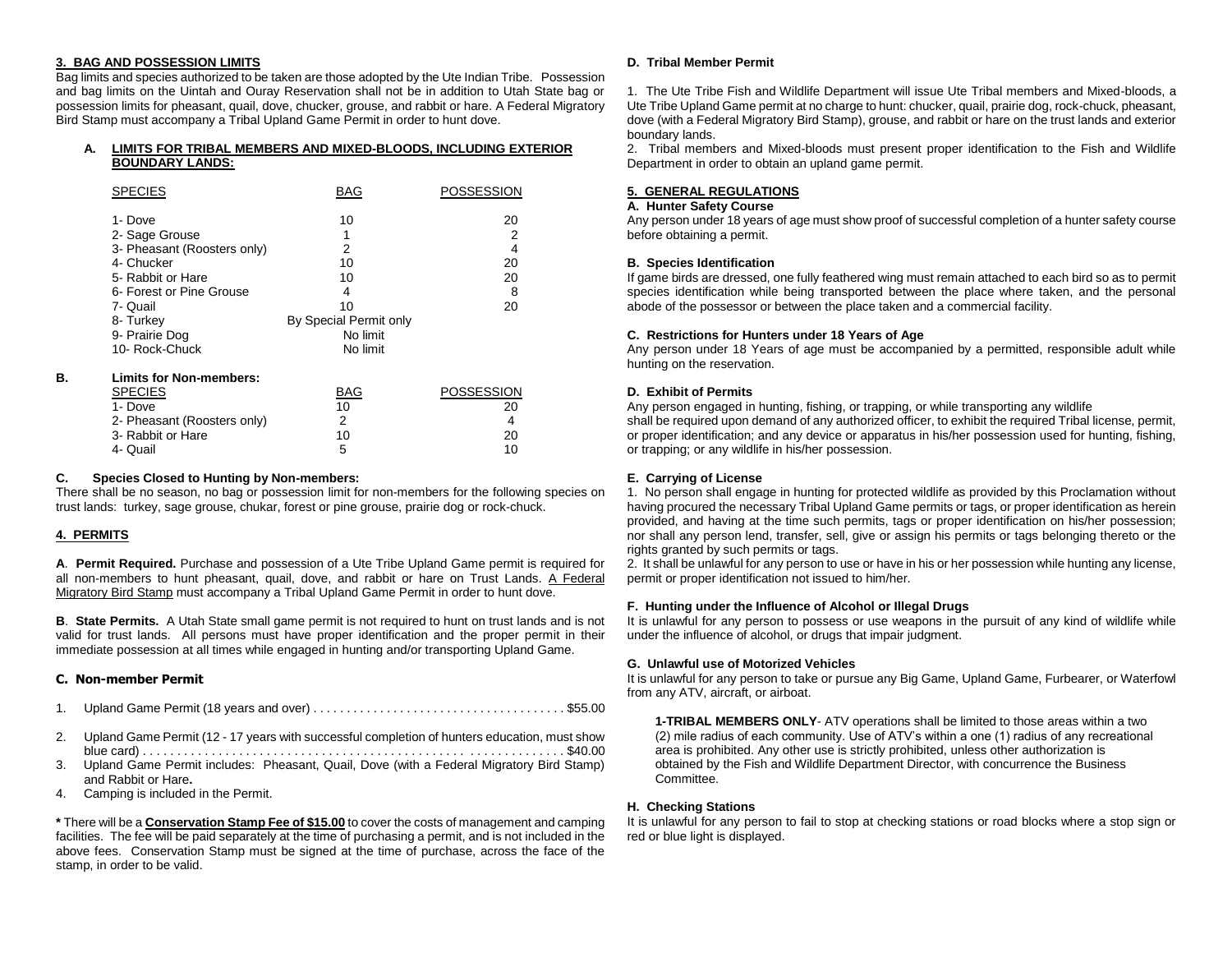## **I. Damage of Property**

It is unlawful for any person to damage, disarrange, or destroy property. It shall be unlawful for any person to hunt or shoot within 600 feet of any dwelling, house, barn, corral, feeding pen, stock yard, or any enclosure where domestic animals are kept or fed, unless the express permission of the person in lawful possession of such building or enclosure is first had and obtained.

# **J. Guides and Guiding**

- 1. No Tribal member shall offer guide services or guide any person on trust lands of the Uintah and Ouray Reservation unless that person has been approved and licensed by the Ute Tribe Fish and Wildlife Department and Fish and Wildlife Advisory Board.
- 2. No non-member shall offer guide services or guide any non-member on trust lands.

# **K. Trespass**

No non-member Indian and no non-Indian shall engage in any activity on trust lands on the Reservation, unless he or she has obtained the proper permit to do so. Failure to possess the proper permit(s) shall constitute trespass.

# **L. Trash**

It shall be unlawful to leave or dump trash on trust lands of the reservation. If you pack it in, then pack it out. Keep our lands clean.

# **M. Camping**

All non-members shall camp in designated areas only.

## **N. Accompaniment**

No person who receives a permit to hunt on trust lands of the Uintah and Ouray Reservation may be accompanied on that hunt by a non-Indian or non-member Indian unless said non-Indian or nonmember Indian is the spouse or minor child of the permit holder.

#### **O. Hagen Lands**

**Mixed-bloods are not allowed to hunt on Hagen Lands under the authority of this proclamation.**

#### **P. Waste**

It shall be unlawful for any person to waste or permit to be wasted or spoiled, the carcass of any upland game.

# **6. FIREARMS RESTRICTIONS**

# **A. Weapons Restrictions**

1 - No rifle, revolver, pistol, or shotgun pellets larger than #2 birdshot may be used in pursuit of Upland Game birds.

2 - It shall be unlawful to take dove with a shotgun of any description capable of holding more than three (3) shells, unless it is plugged with a one-piece filler, so its total capacity does not exceed three (3) shells.

3 - No rifle or revolver larger than a .22 caliber, or shotgun pellets larger than #2 birdshot may be used in pursuit of rabbits or hare.

4- Non-members are not allowed to have any hand gun in their possession while on trust lands.

5 - It shall be unlawful to take any Upland Game with archery equipment, **except** Tribal Members and Mixed-bloods may take prairie dog, rabbit and hare, sage grouse, turkey, and forest or pine grouse with archery equipment.

6 – No Lead Shot may be used for Turkey

# **B. Unlawful Discharge of Firearms**

It is unlawful for any person other than peace officers in the performance of their duty to discharge any kind of firearm from any vehicle, or from, upon, or across any roadway.

# **C. Loaded Firearms in Vehicle**

No person, other than peace officers in the performance of their duty or persons with a valid permit to carry loaded firearms for the protection of life or property, shall carry in or on any vehicle any firearms which have live ammunition in the firing chamber. A revolver shall be deemed loaded when it has live ammunition in the chamber of the cylinder aligned with the barrel or the chamber of the cylinder which would next rotate into alignment with the barrel.

# **D. Concealed Weapon Permits**

A State of Utah concealed weapon permit is not valid on trust lands. Any person that carries a concealed weapon other than those authorized under 6 C. of this proclamation shall be in violation of this statute and shall be prosecuted in a court of competent jurisdiction.

# **7. POSTED AREAS**

No person may hunt, trap or trespass on any lands that are posted against such activities by the owner. If permission is required to hunt, trap or trespass those restricted areas, then permission must be acquired in writing prior to accessing those lands.

# **8. UPLAND GAME SEASONS**

## **A. TRIBAL MEMBERS AND MIXED-BLOODS**

| 1.  |                                  |                                                        |
|-----|----------------------------------|--------------------------------------------------------|
| 2.  |                                  |                                                        |
| 3.  |                                  | Forest or Pine Grouse. September 1 - December 31, 2021 |
| 4.  |                                  |                                                        |
| 5.  |                                  |                                                        |
| 6.  |                                  | Rabbit or Hare September 1, 2021 - February 28, 2022   |
| 7.  |                                  |                                                        |
| 8.  | Wild Turkey  Special Permit Only |                                                        |
| 9.  | Prairie Dog Year-round           |                                                        |
| 10. | Rock-ChuckYear-round             |                                                        |
| В.  | <b>NON-MEMBERS</b>               |                                                        |
| 1.  |                                  |                                                        |
| 2.  |                                  |                                                        |
| 3.  |                                  |                                                        |

4. Rabbit or Hare …………………………..November 1 - 14, 2021